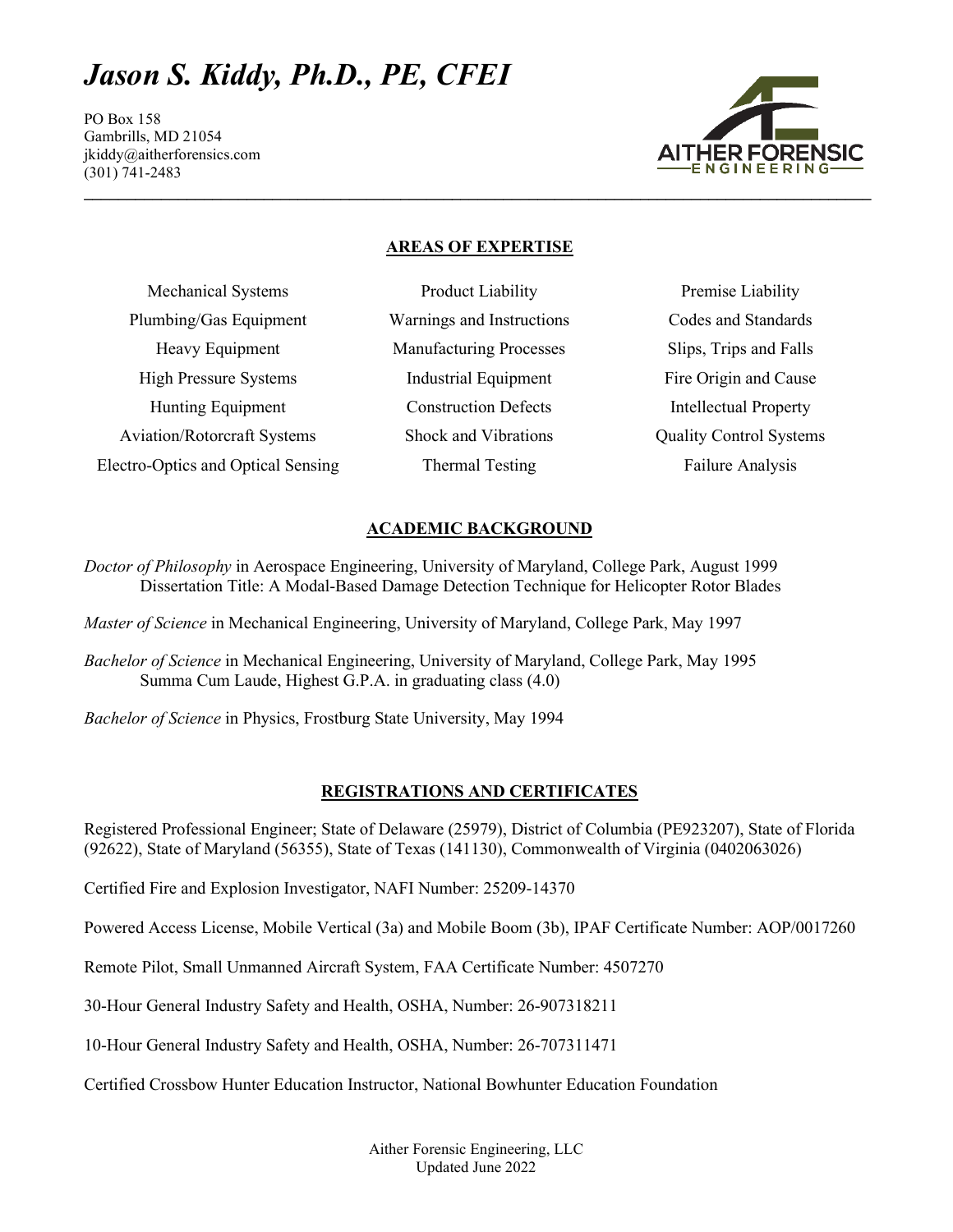## **PROFESSIONAL EXPERIENCE**

#### **Aither Forensic Engineering, LLC**

Principle Mechanical Engineer

2020 – Present Founder, president, and principal engineer of forensic engineering and expert witness firm.

#### **Beacon Scientific, LLC**

Principle Mechanical Engineer

2016 – 2020 Responsible for leading and supporting litigation and intellectual property matters. Investigated over 200 matters and authored/co-authored over 90 engineering reports. Had overall responsibility for the day-to-day operation of the company including facilities, finances, human resources, business development, legal, and administrative duties.

## **Weatherford (acquired Aither Engineering, Inc.)**

Product Line Engineering Manager – Optical Sensing Systems

2011 – 2017 Responsible for all engineering activities within the optical sensing systems product line including new product development, engineering support for existing products, manufacturing, and longrange R&D. Product line consisted of downhole fiber optic pressure sensors, temperature sensors, flowmeters, and seismic systems designed to operate in extremely harsh conditions. Managed product line intellectual portfolio consisting of 300+ patents.

#### **Aither Engineering, Inc. (spin-off from SPA)**

President

2006 – 2011 Engineering research and development firm focused on optical sensors for extremely harsh environments, particularly for the oil and gas industry and U.S. military. Responsible for all aspects of the company's operation including engineering, financial, business development, administrative, human resources, and legal.

#### **Systems Planning and Analysis, Inc.**

Director – Advanced Engineering Development Program

2002 – 2006 Advanced research and development for a wide range of technologies and application areas including structural health monitoring, damage detection, and optical sensing. Responsible for the day-to-day management of the group including technical performance, business development, staffing and budgeting.

Senior Research Engineer

1999 – 2002 Performed as a key technical team member responsible for project management and individual technical contributions in the fields of optical sensing, structural health monitoring, vibrations and modal analysis, unmanned air vehicles and active flow control technologies.

## **Alfred Gessow Rotorcraft Center, Aerospace Engineering, University of Maryland, College Park**

Graduate/Rotorcraft Fellow<br>1996 – 1999 Graduate re

Graduate research into the feasibility of the detection of incipient damage in helicopter rotor blades using vibration analysis.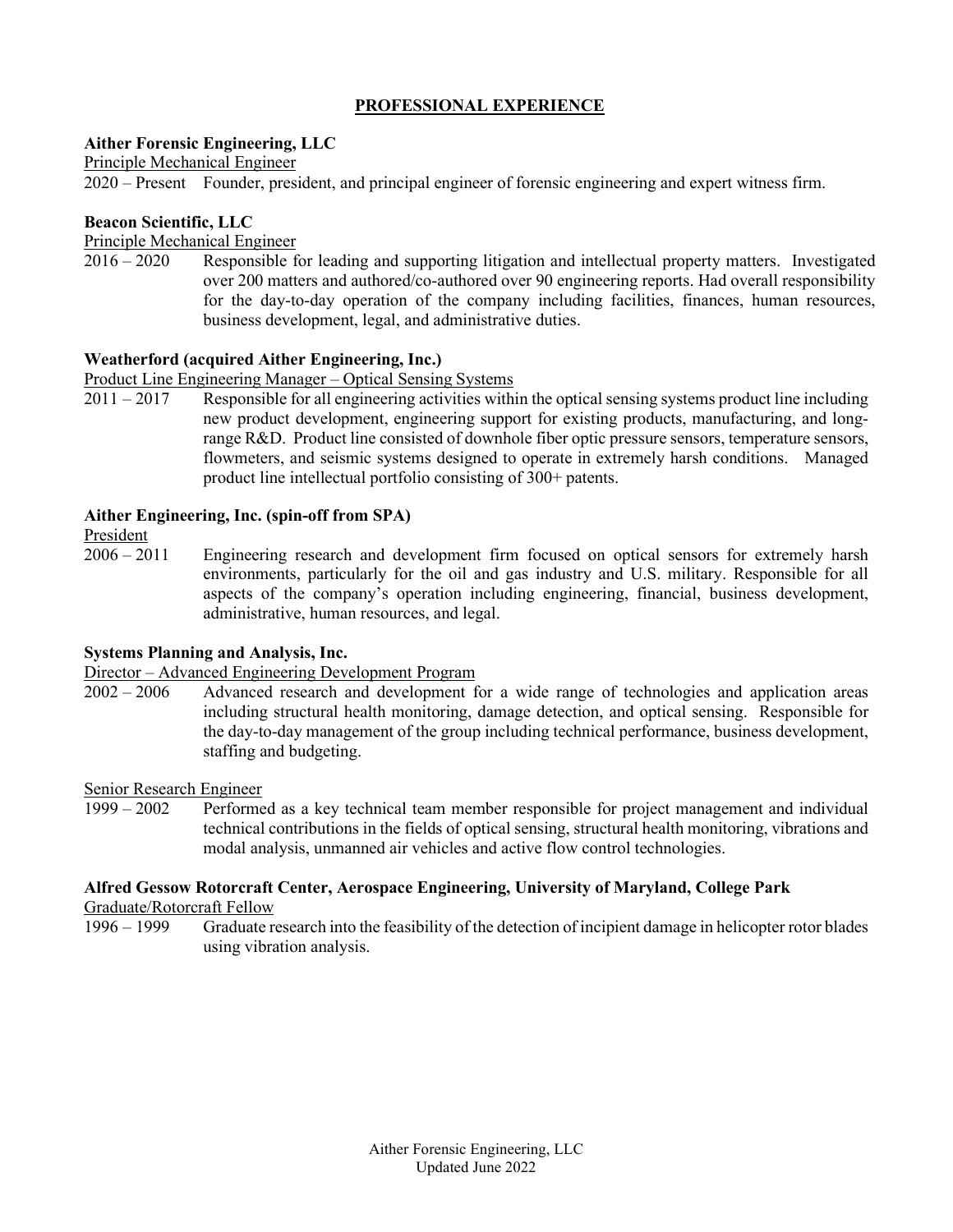## **PATENTS**

Pressure Sensor Arrangement Using an Optical Fiber and Methodologies for Performing an Analysis of a Subterranean Formation US 9,347,312 B2 (CA 2790841C) US 10,246,989 B2 (CA 2791241A1) US 10,837,274 (CA 2744734C)

Time Division Multiplexing (TDM) and Wavelength Division Multiplexing (WDM) Sensor Arrays US 9,389,174 B2 (CA 2952423C, GB 2542730B, RU 2665743C2)

Apparatus and Methods for Cemented Multi-Zone Completions US 9,926,783 (EP 3019692B1, EP 3346091B1, CA 2917550C, DK 3019692T3) US 10,590,767 (EP 3633140B1, CA 3036180C, DK 3346091T3, DK 3633140T3)

Optical Fiber Coating to Reduce Frication and Static Charge US 10,173,286

Fiber Optic Cable for Inhibiting Breaching Fluid Flow US 10,338,336 B1 US 10,527,812 WO2019135885A1 (Pending)

## **CONTINUING EDUCATION CLASSES AND SEMINARS**

OSHA Stairways and Ladders (2020) Using Warnings and Instructions to Increase Safety and Reduce Liability (2019) Maryland Natural Resources Police Hunter Education Program (2018) Certified Aerial Work Platform Operator (2018) Certified Rough Terrain Fork Lift Operator (2018) Electrical Measurement Safety Program (2017) Certified Crossbow Instructor (2017) IADC RigPass (2012) Hydraulic and Pneumatic Safety (2011) Laser Safety (2011) Transportation of Dangerous Goods (2010) H2S Alive (2010) Personal Survival Techniques (2002)

## **ASSOCIATION MEMBERSHIPS**

American Society of Mechanical Engineers (ASME) American Society of Safety Professionals (ASSP) National Association of Fire Investigators (NAFI) National Fire Protection Association (NFPA)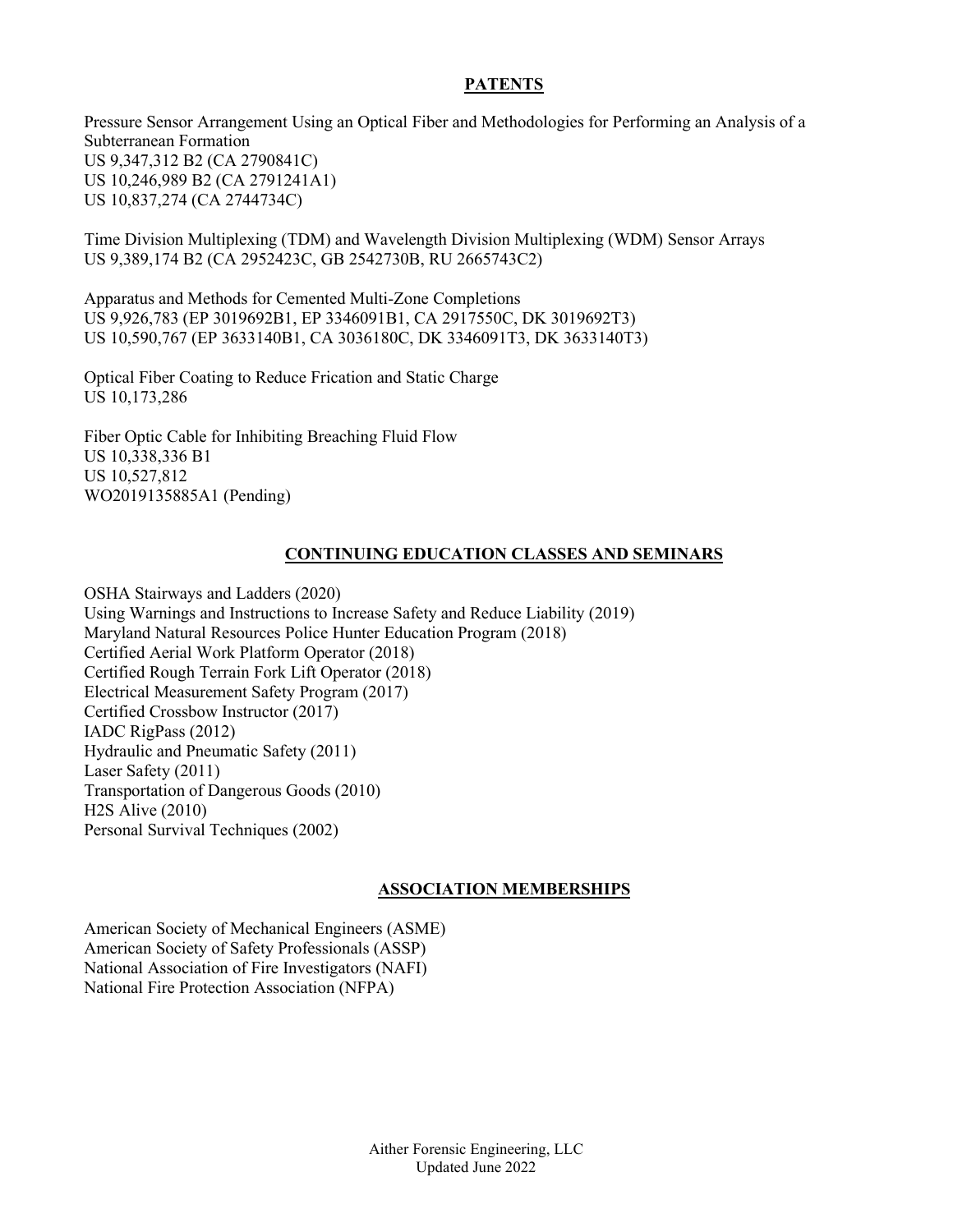## **SELECTED TECHNICAL PUBLICATIONS**

Brandon, J.M., Simon, J.M., Owens, D.B., and Kiddy, J.S., "Free-Flight Investigation of Forebody Blowing for Stability and Control," Atmospheric Flight Mechanics Conference, July 29-31, 1996, San Diego, CA.

Kiddy, J.S. and Pines, D.J., "Damage Detection of Main Rotor Faults Using a Sensitivity Based Approach", SPIE Smart Structures and Materials Conference, March 3-6, 1997, San Diego, CA.

Kiddy, J.S. and Pines, D.J., "Constrained Damage Detection Technique for Simultaneously Updating Mass and Stiffness Matrices", AIAA Journal, Vol. 36, No. 7, 1998, pp. 1332-1334.

Kiddy, J.S. and Pines, D.J., "An Eigenstructure Assignment Technique for Damage Detection in Rotating Structures", AIAA Journal, Vol. 36, No. 9, 1998, pp. 1680-1685.

Kiddy, J.S. and Pines, D.J., "The Effects of Aerodynamics Damping on Damage Detection in Helicopter Main Rotor Blades", Proceedings of the 58th Annual Forum of the American Helicopter Society, May 25- 27, 1999, Montreal, Canada.

Kiddy, J.S., Chen, P.C., Niemczuk, J., DeVoe, D., and Kiger, K., "Active Flow Control Using Microelectromechanical Systems," AIAA-2000- 1561, AIAA/ASME/AHS Adaptive Structures Forum, April 3-6, 2000, Atlanta, GA.

Kiddy, J.S., Chen, P.C., and Ross, P., "Ship Health Monitoring," Encyclopedia of Smart Materials", John Wiley & Sons, Inc. New York, NY, 2000.

Kiddy, J.S., and Pines, D.J., "Experimental Validation of a Damage Detection Technique for Helicopter Main Rotor Blades," Proceedings of the Institution of Mechanical Engineers, Part I: Journal of Systems and Control Engineering, Vol. 215, No. 3, 2001.

Kiddy, J.S., Niemczuk, J.B., and Chen, P.C., "Low-Cost Inflatable Lighter-than-Air Remote Surveillance System", in Enabling Technologies for Law Enforcement and Security, Proceedings of SPIE Vol. 4232, Bellingham, WA, 2001, pp. 244-251.

Kiddy, J.S., Chen, P.C., and Niemczuk, J.B., **"**Temperature-Compensated Flat-Pack Fiber Optic Strain Gage: Design and Fabrication", in Smart Structures and Materials 2001: Smart Structures and Integrated Systems, Proceedings of SPIE Vol. 4327, Bellingham, WA, 2001, pp. 651-659.

Christiansen, M.B., Kiddy, J.S., et al., "Digital Spatial Wavelength Domain Multiplexing (DSWDM) Using a Prism-Grating-Prism (PGP) and a CMOS Imager: Implementation and Initial Testing", in Smart Structures and Materials 2001: Sensory Phenomena and Measurement Instrumentation for Smart Structures and Materials, Proceedings of SPIE Vol. 4328, Bellingham, WA, 2001, pp. 88-95.

Baldwin, C.S., Kiddy, J.S., et al., "Structural Testing of a Navy LPD-17 Propulsion Propeller Using Bragg Grating Sensors and Digital Spatial Wavelength Domain Multiplexing (DSWDM)", in Smart Structures and Materials 2001: Industrial and Commercial Applications of Smart Structures Technologies, Proceedings of SPIE Vol. 4332, Bellingham, WA, 2001, pp. 124-132.

Baldwin, C.S., et al., "Structural Testing of Navy Vessels Using Bragg Gratings and a Prototype Digital Spatial Wavelength Domain Multiplexing (DSWDM) System," Naval Engineers Journal, Vol. 114, pp. 63-70, January 2002.

Baldwin, C.S., et al, "Structural Monitoring of Composite Marine Piles Using Multiplexed Fiber Bragg Grating Sensors: in-field applications", in Smart Structures and Materials 2002: Smart Systems for Bridges, Structures, and Highways, Proceedings of SPIE Vol. 4696, Bellingham, WA, 2002, pp. 82-91.